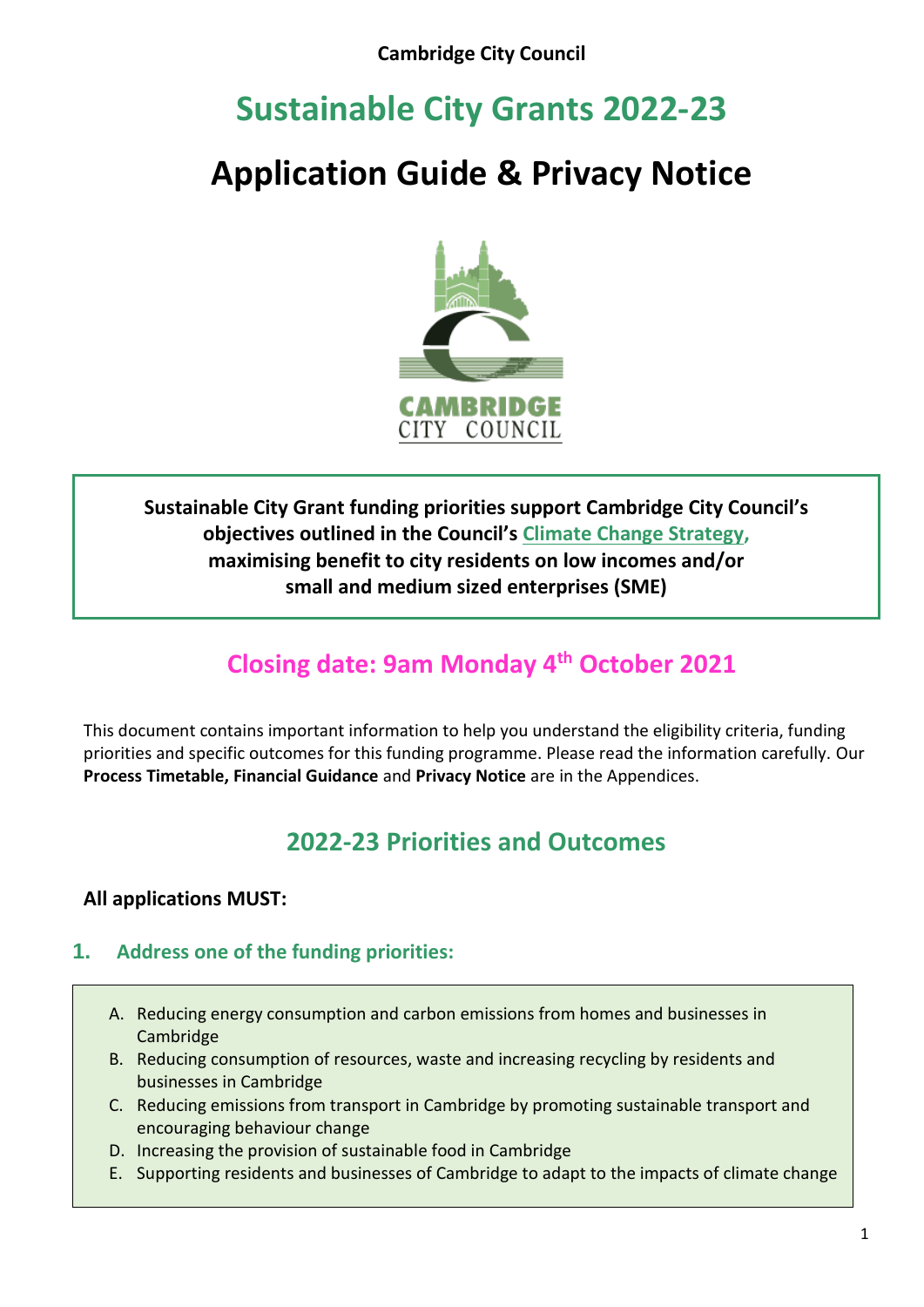## **2. Achieve one or more of the funding outcomes:**

- A. Reduction of carbon emissions from homes and businesses, including through the promotion and implementation of energy efficiency measures and renewable energy sources
- B. Increased reuse and recycling; and reduction of general waste produced by residents and/or businesses
- C. Increased use of sustainable transport modes (e.g. walking, cycling, public transport, car sharing etc.)
- D. Increased access to sustainably produced food for residents, visitors and those who work in Cambridge
- E. Residents, particularly the vulnerable, supported to prepare and respond to the impacts of climate change (e.g. heatwaves, flooding and water shortages etc.)
- **3. Demonstrate how the project will enable the following to take part, or benefit, in the activities and what support will be provided**
	- **City residents** with the most need, including those on low incomes, or
	- **SMEs** (Small and medium sized enterprises with < 250 employees and ≤ £50m turnover or ≤ £43m balance sheet total)
- **4. Demonstrate how the proposed project builds on experience, if the project has previously been delivered**, to either increase the impact (e.g. additional and different events, more beneficiaries supported) or addresses the funding priorities in an alternative or innovative way in order to achieve the required outcomes.

## **Application Checklist**

### **Applications will be assessed on:**

- $\triangleright$  Whether the organisation and proposed project meet the eligibility criteria
- $\triangleright$  How significant the outcomes will be in relation to the amount of funding requested
- $\triangleright$  The direct, measurable carbon savings the project is able to achieve
- $\triangleright$  The measurable number of people reached by the project and the number of activities to be delivered

### **Ensure applications clearly explain the following:**

### **a. What specific activity/activities will the project involve?**

- ➢ What **types** of activities will be delivered?
- ➢ **How many** events, workshops, stands, press releases, articles etc. will be delivered?
- ➢ **When** will these be delivered timetable, frequency?

### **b. How will it be delivered?**

- ➢ Include **links or partnerships** with businesses, other organisations or existing events
- ➢ **How** will the activities **engage** with and encourage participation from residents and businesses?
- ➢ **Quantify** the number of residents and businesses to be engaged / that will benefit from the project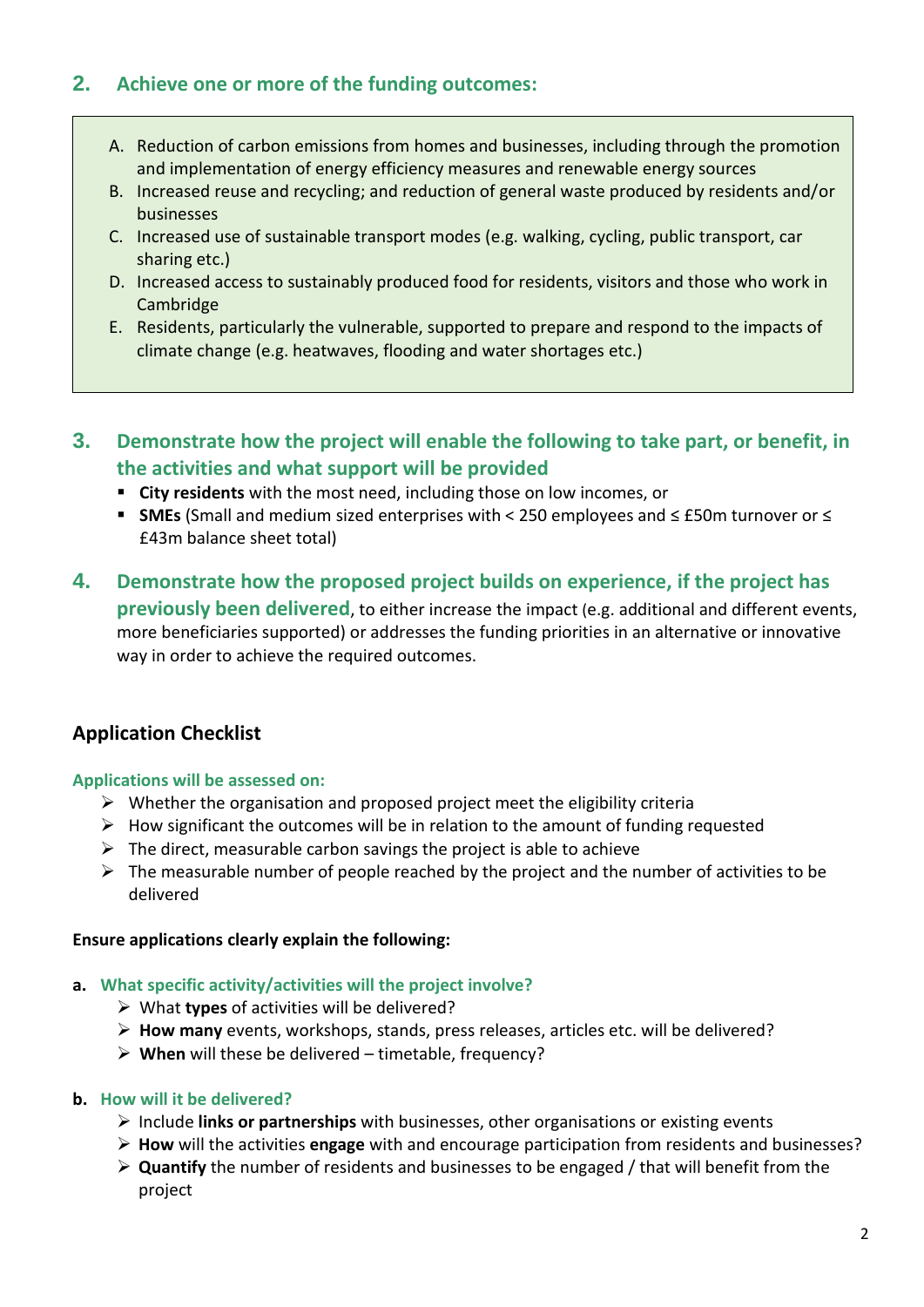- **c. If the project has previously been delivered**  how does the proposed project build on the experience to increase the impact or address the funding priorities in an alternative or innovative way in order to achieve the required outcomes?
- **d. How does the project address one of the funding priorities on page 1 of this document?**
- **e. Quantify the funding outcomes the project aims to achieve:**
	- $\triangleright$  Amount of electricity, gas, or other fuel estimated to be saved or reduced (kWh) and therefore carbon emissions  $(CO<sub>2</sub>)$
	- ➢ Amount of waste reduced, re-used, recycled, or diverted from landfill
	- ➢ Increase in the use of sustainable transport (and thus reduction in the use of diesel or petrol powered vehicles) e.g. walking, cycling, public transport, car sharing etc.
	- ➢ Increase in access to sustainable, locally produced food
	- ➢ Improved resilience to climate change
- **f. How will you measure, record and monitor the project activities, participants and outcomes of the activity quantified above?**
	- $\triangleright$  If an award is made you will need to sign a grant agreement which will require you to provide monitoring information to ensure the grant has been spent for the purpose allocated and the activities and outcomes have been achieved

## **Good projects are those that:**

- **a) Reduce energy consumption and therefore carbon emissions**
	- $\triangleright$  Amount of electricity, gas or other fuel estimated to be saved or reduced detailed in the application form
- **b) Reduce consumption of resources and waste**
	- ➢ Amount of waste reduced, re-used, recycled, or diverted from landfill detailed in the application form
- **c) Increase the use of sustainable transport** 
	- ➢ Reduction in the use of diesel or petrol powered vehicles, replaced with walking, cycling, use of public transport, car sharing, electric vehicles etc. detailed in the application form

The grant supports voluntary and community groups to deliver activity in the city which will help deliver the Council's Climate Change Strategy's objectives. Please include sufficient detail on how the project will achieve the outcomes listed at 2. and how the activity will result in significant reductions in carbon emissions and/ or waste. The grant cannot fund capital costs (e.g. fixed, one-time expenses for assets such as buildings and their fixtures, vehicles, equipment etc.) or research and feasibility studies.

### **Maximum Funding - £10,000 per organisation**

You can apply for more than one project but the total bid for all applications, for any one organisation, must not exceed £10,000.

## **Ensure your organisation meets the eligibility criteria**

We will only fund voluntary and community organisations that meet our eligibility criteria (see below). You should be able to answer **'yes'** to every statement or **'not applicable'** if it is not appropriate for your organisation, e.g. if your organisation does not employ people you would not require employment procedures. If you are applying on behalf of a recently formed organisation, please contact grants@cambridge.gov.uk to enquire which documents would be essential for your organisation.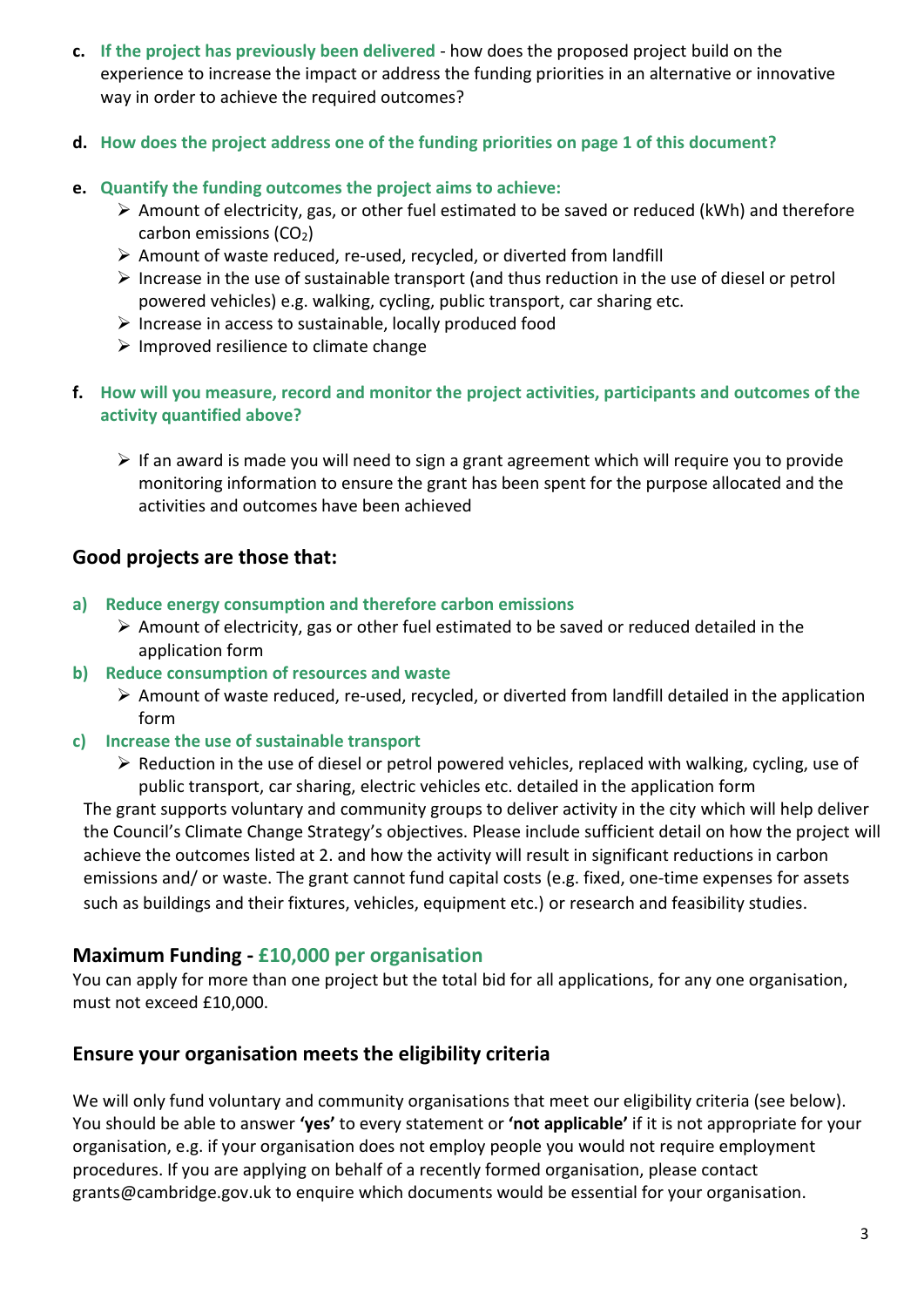|                                                               | The organisation applying for this funding acknowledges the information in the application                                                                                                                   |  |  |  |  |  |
|---------------------------------------------------------------|--------------------------------------------------------------------------------------------------------------------------------------------------------------------------------------------------------------|--|--|--|--|--|
| documents and confirms the organisation:<br><b>GOVERNANCE</b> |                                                                                                                                                                                                              |  |  |  |  |  |
|                                                               |                                                                                                                                                                                                              |  |  |  |  |  |
|                                                               | is independently set up for charitable, benevolent or philanthropic purposes and does not operate for<br>private, commercial or personal profit/gain                                                         |  |  |  |  |  |
|                                                               | is not a statutory organisation or was not set up by a statutory organisation, or is not managed wholly                                                                                                      |  |  |  |  |  |
|                                                               | or partly by a statutory organisation                                                                                                                                                                        |  |  |  |  |  |
|                                                               | has a legal structure that is appropriate to the size and nature of the organisation, with a governing                                                                                                       |  |  |  |  |  |
|                                                               | document, e.g. constitution, memorandum of association or set of rules, which sets out the aims and                                                                                                          |  |  |  |  |  |
|                                                               | rules governing the organisation                                                                                                                                                                             |  |  |  |  |  |
|                                                               | decides policy and overall management practice through a committee of a minimum of 3 unrelated,                                                                                                              |  |  |  |  |  |
|                                                               | elected, unpaid volunteers (by unrelated we mean people who aren't family members, such as siblings,                                                                                                         |  |  |  |  |  |
|                                                               | parents and children; married couples or civil partners; or people living at the same address)                                                                                                               |  |  |  |  |  |
|                                                               | has systems and structures in place to manage the affairs of the organisation efficiently and                                                                                                                |  |  |  |  |  |
|                                                               | effectively e.g. holds regular, quorate meetings, plans and monitors activities, keeps minutes and                                                                                                           |  |  |  |  |  |
|                                                               | circulates information to group members                                                                                                                                                                      |  |  |  |  |  |
|                                                               | involves members and users in policy-making, service planning and in management, where                                                                                                                       |  |  |  |  |  |
|                                                               | appropriate                                                                                                                                                                                                  |  |  |  |  |  |
|                                                               | researches and meets the needs of local people and is able to demonstrate or evidence why this                                                                                                               |  |  |  |  |  |
|                                                               | activity or service is required                                                                                                                                                                              |  |  |  |  |  |
|                                                               | complies with all statutory and legal responsibilities applicable to our organisation and its regulatory                                                                                                     |  |  |  |  |  |
|                                                               | body                                                                                                                                                                                                         |  |  |  |  |  |
|                                                               | meets the legal responsibilities of an employer and adopts, implements, and monitors good                                                                                                                    |  |  |  |  |  |
|                                                               | employment practices and procedures                                                                                                                                                                          |  |  |  |  |  |
|                                                               | recruits and supports volunteers                                                                                                                                                                             |  |  |  |  |  |
|                                                               | has up to date, appropriate and adequate insurance cover                                                                                                                                                     |  |  |  |  |  |
|                                                               | demonstrates good governance and management by having policies and procedures for the                                                                                                                        |  |  |  |  |  |
|                                                               | following which are adopted, implemented, monitored and reviewed and comply with legislation<br>Health and Safety - covering staff, volunteers and users, and includes risk assessments                      |  |  |  |  |  |
|                                                               | a)<br>appropriate to activities                                                                                                                                                                              |  |  |  |  |  |
|                                                               | Safeguarding Children / Child Protection Policy as appropriate<br>b)                                                                                                                                         |  |  |  |  |  |
|                                                               | Safeguarding Adults / Adult Protection Policy as appropriate                                                                                                                                                 |  |  |  |  |  |
|                                                               | c)<br><b>Equality &amp; Diversity Policy</b>                                                                                                                                                                 |  |  |  |  |  |
|                                                               | d)<br>Environmental Policy - reducing carbon footprint, energy efficiency, reducing waste, and                                                                                                               |  |  |  |  |  |
|                                                               | e)<br>increasing recycling                                                                                                                                                                                   |  |  |  |  |  |
|                                                               | Confidentiality / Data Protection (GDPR) Policy<br>f)                                                                                                                                                        |  |  |  |  |  |
|                                                               | <b>Complaints Policy</b>                                                                                                                                                                                     |  |  |  |  |  |
|                                                               | g)<br><b>FINANCES - See Appendix 3</b>                                                                                                                                                                       |  |  |  |  |  |
|                                                               | demonstrates good financial management and sustainability by:                                                                                                                                                |  |  |  |  |  |
|                                                               | keeping proper and adequate financial records to explain all transactions, the organisation's<br>a)                                                                                                          |  |  |  |  |  |
|                                                               | financial position and audit trails of decisions made                                                                                                                                                        |  |  |  |  |  |
|                                                               | preparing statutory accounts meeting legal requirements and complying with any external                                                                                                                      |  |  |  |  |  |
|                                                               | b)<br>scrutiny required by law or the organisation's governing document                                                                                                                                      |  |  |  |  |  |
|                                                               | preparing budgets and monitoring them at least quarterly and preparing revised financial                                                                                                                     |  |  |  |  |  |
|                                                               | c)<br>forecasts based on actual spend                                                                                                                                                                        |  |  |  |  |  |
|                                                               |                                                                                                                                                                                                              |  |  |  |  |  |
|                                                               | presenting regular reports on the organisation's financial position to the management committee<br>d)<br>preparing a reserves policy detailing the level of reserves held and an explanation and calculation |  |  |  |  |  |
|                                                               | e)<br>of why they are held and updates this annually                                                                                                                                                         |  |  |  |  |  |
|                                                               | f)<br>ensuring that effective financial systems and procedures have been established, are being                                                                                                              |  |  |  |  |  |
|                                                               | consistently followed and are in line with best practice and legal requirements                                                                                                                              |  |  |  |  |  |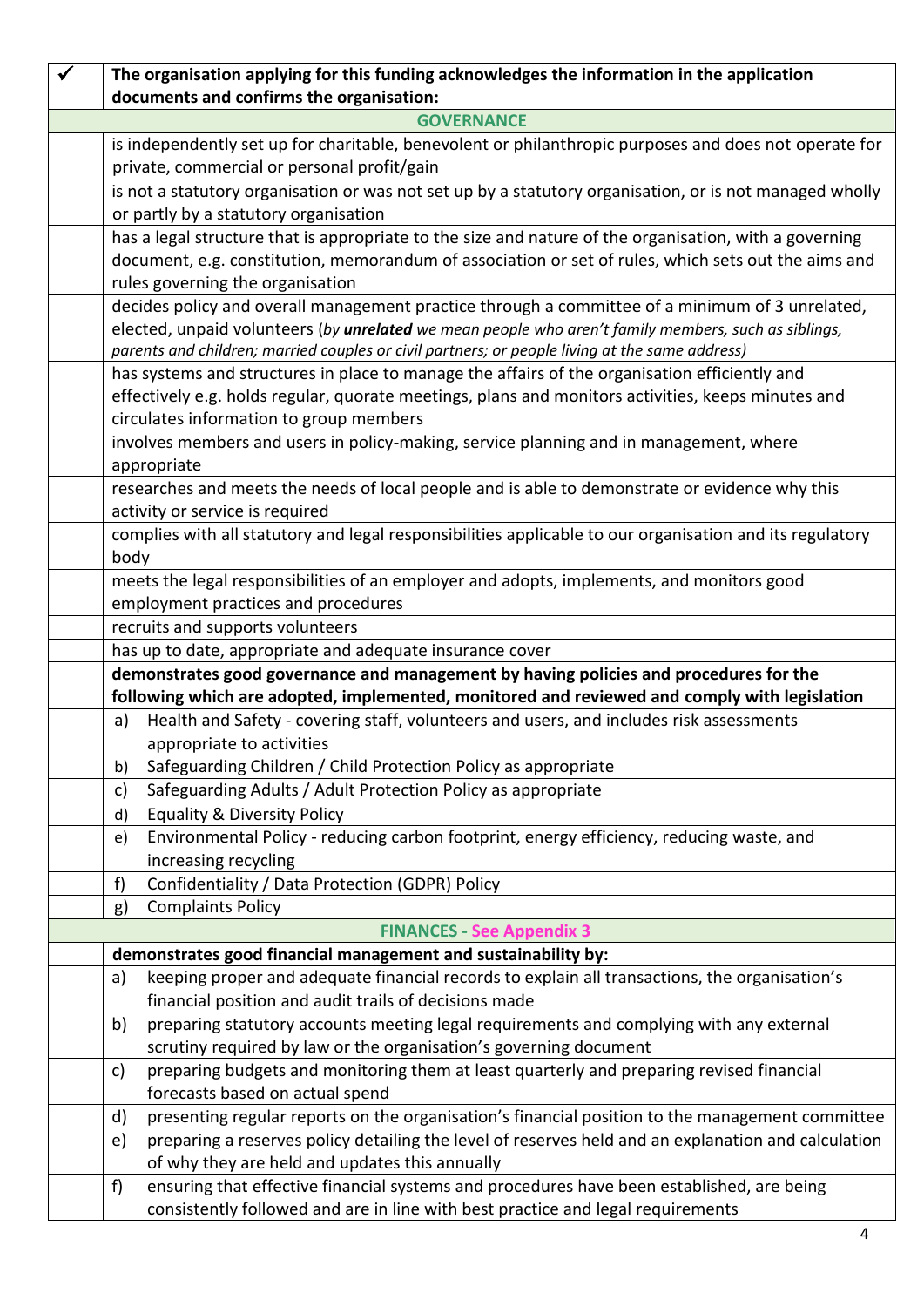| not being reliant on Cambridge City Council funding alone<br>h)<br>charges users at a reasonable level and offers concessionary rates to low-income residents<br>can demonstrate they need financial support for the activity and do not have free reserves that could<br>be used for this purpose<br>applies to all relevant statutory agencies for funding and undertakes their own fundraising<br>has used any previous City Council grants for the purpose awarded and reported these as restricted<br>funds in accounts<br><b>GENERAL</b><br>does not promote any political parties, is not involved in party politics, or does not promote political<br>views<br>will provide any information required to support their application<br>has returned satisfactory monitoring and evaluation, accounts or other information requested in<br>connection with any previous funding from the Council on time |  | reviewing internal financial controls to ensure they are adequate and being complied with to<br>g)<br>provide a robust system for managing financial risk and all expenditure is authorised by two bank<br>signatories |  |  |  |
|---------------------------------------------------------------------------------------------------------------------------------------------------------------------------------------------------------------------------------------------------------------------------------------------------------------------------------------------------------------------------------------------------------------------------------------------------------------------------------------------------------------------------------------------------------------------------------------------------------------------------------------------------------------------------------------------------------------------------------------------------------------------------------------------------------------------------------------------------------------------------------------------------------------|--|------------------------------------------------------------------------------------------------------------------------------------------------------------------------------------------------------------------------|--|--|--|
|                                                                                                                                                                                                                                                                                                                                                                                                                                                                                                                                                                                                                                                                                                                                                                                                                                                                                                               |  |                                                                                                                                                                                                                        |  |  |  |
|                                                                                                                                                                                                                                                                                                                                                                                                                                                                                                                                                                                                                                                                                                                                                                                                                                                                                                               |  |                                                                                                                                                                                                                        |  |  |  |
|                                                                                                                                                                                                                                                                                                                                                                                                                                                                                                                                                                                                                                                                                                                                                                                                                                                                                                               |  |                                                                                                                                                                                                                        |  |  |  |
|                                                                                                                                                                                                                                                                                                                                                                                                                                                                                                                                                                                                                                                                                                                                                                                                                                                                                                               |  |                                                                                                                                                                                                                        |  |  |  |
|                                                                                                                                                                                                                                                                                                                                                                                                                                                                                                                                                                                                                                                                                                                                                                                                                                                                                                               |  |                                                                                                                                                                                                                        |  |  |  |
|                                                                                                                                                                                                                                                                                                                                                                                                                                                                                                                                                                                                                                                                                                                                                                                                                                                                                                               |  |                                                                                                                                                                                                                        |  |  |  |
|                                                                                                                                                                                                                                                                                                                                                                                                                                                                                                                                                                                                                                                                                                                                                                                                                                                                                                               |  |                                                                                                                                                                                                                        |  |  |  |
|                                                                                                                                                                                                                                                                                                                                                                                                                                                                                                                                                                                                                                                                                                                                                                                                                                                                                                               |  |                                                                                                                                                                                                                        |  |  |  |
|                                                                                                                                                                                                                                                                                                                                                                                                                                                                                                                                                                                                                                                                                                                                                                                                                                                                                                               |  |                                                                                                                                                                                                                        |  |  |  |
|                                                                                                                                                                                                                                                                                                                                                                                                                                                                                                                                                                                                                                                                                                                                                                                                                                                                                                               |  |                                                                                                                                                                                                                        |  |  |  |
|                                                                                                                                                                                                                                                                                                                                                                                                                                                                                                                                                                                                                                                                                                                                                                                                                                                                                                               |  |                                                                                                                                                                                                                        |  |  |  |
|                                                                                                                                                                                                                                                                                                                                                                                                                                                                                                                                                                                                                                                                                                                                                                                                                                                                                                               |  |                                                                                                                                                                                                                        |  |  |  |
|                                                                                                                                                                                                                                                                                                                                                                                                                                                                                                                                                                                                                                                                                                                                                                                                                                                                                                               |  |                                                                                                                                                                                                                        |  |  |  |

If you need help to improve your practices, policies or procedures or just want to have an organisational health check please contact Cambridge Council for Voluntary Service: preferably by email: [enquiries@cambridgecvs.org.uk](mailto:enquiries@cambridgecvs.org.uk) Tel: 01223 464696 or 07935 649805

# **Can you apply?**

## **If you cannot answer 'YES' to all of the following you are not eligible to apply**

| V                    | Does the project you want funding for meet the funding priorities and outcomes?                |
|----------------------|------------------------------------------------------------------------------------------------|
| V                    | Will the project be located in the City?                                                       |
| V                    | Does the project benefit residents and/or SMEs in Cambridge?                                   |
| $\blacktriangledown$ | Will the project be completed by 31 <sup>st</sup> March 2023?                                  |
| v                    | Does your organisation meet our eligibility criteria, can it manage public funds appropriately |
|                      | and does not have free reserves that could fund the activity? See Appendix 3                   |

# **How to apply for a Sustainable City Grant 2022-23**

## **Requesting an Application Form**

If you think your organisation meets the eligibility criteria and the project clearly meets the funding priorities and outcomes and you would like to apply, please contact us for an application form. **To request a form** email [grants@cambridge.gov.uk](mailto:grants@cambridge.gov.uk) making it clear which:

- 1. Organisation you represent
- 2. Form(s) you require:
	- ➢ **Sustainable City Grant Application Form**
	- ➢ **Additional Activity Application Form**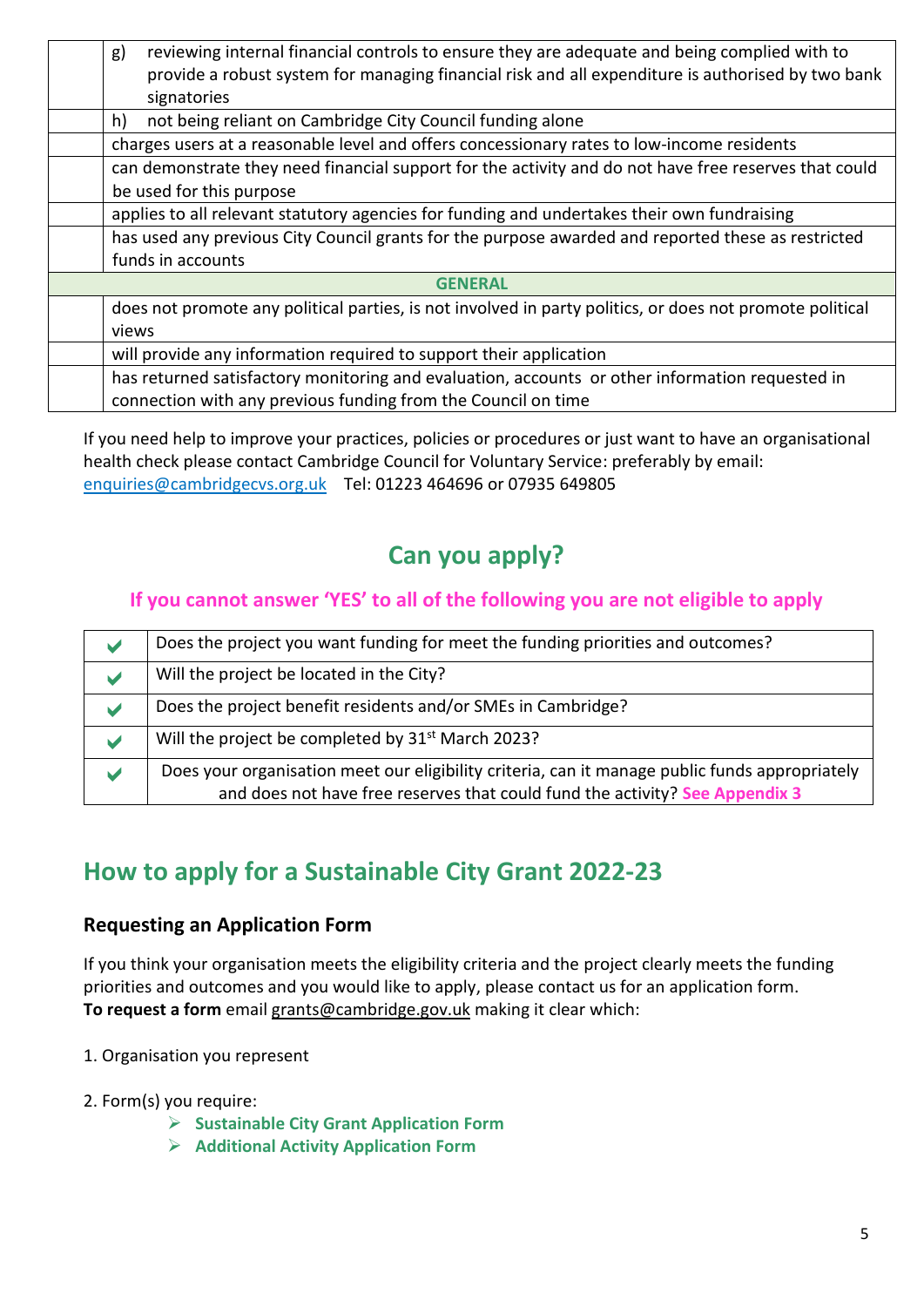## **Completing the Application Form**

- **1. Application Guide** use this document to ensure you provide the necessary information and detail to make a strong application.
- **2. Application Workshop** Cambridge City Council and Cambridge Council for Voluntary Service (CCVS) are holding a webinar for organisations to find out more about our funding, application process and forms on:

**Thursday 9 th September 10.00am – 11.30am**

**Email us to book a place at** [grants@cambridge.gov.uk](file://///MH_SHARED_SERVER.ccc.local/SHARED/MH/Data/Community%20Services/Grants%20&%20Voluntary%20Sector%20Support/1%20Grant%20Rounds/2020-21/Templates/grants@cambridge.gov.uk%20) and we can send you the joining link to the webinar. This session will start promptly. The webinar will be available to watch on our website until the application closing date on this link: [www.cambridge.gov.uk/grants-and](file://///MH_SHARED_SERVER.ccc.local/SHARED/GH/Data/Strategy%20&%20Partnerships/Sustainability/Sustainable%20City%20Grants/Applications%20+%20Monitoring/2022-23%20Completed%20Applications/www.cambridge.gov.uk/grants-and-funding)[funding](file://///MH_SHARED_SERVER.ccc.local/SHARED/GH/Data/Strategy%20&%20Partnerships/Sustainability/Sustainable%20City%20Grants/Applications%20+%20Monitoring/2022-23%20Completed%20Applications/www.cambridge.gov.uk/grants-and-funding)

**3. Cambridge Council for Voluntary Service** (**CCVS) will run bookable sessions available for 1-1 help:**

**Please contact CCVS direct** preferably by email [enquiries@cambridgecvs.org.uk](mailto:enquiries@cambridgecvs.org.uk) Tel: 01223 464696 or 07935 649805 to book a 1-1 session

- **4. Individual queries** Contact the following for help relating to general or specialist queries:
	- Sustainable City projects and Janet Fogg Tel: 457176
	- Financial information Christine Mason Tel: 457874

# **Submitting your application**

Applicants will need to ensure that they have:

- checked their project and the organisation meets our eligibility criteria
- answered all the questions on the form
- submitted **ALL** the required accompanying documents

Completed forms, along with all of the application documents specified, must be returned to: [grants@cambridge.gov.uk](mailto:grants@cambridge.gov.uk) by the deadline:

# **9am on Monday 4thOctober 2021**

**Applications will not be accepted after this date and incomplete applications will not be eligible**

# **What happens next?**

**Process Timetable** - the timetable in **Appendix 1** details the process for dealing with your application. **Appeal** - there is no right to appeal on award recommendations. All decisions made are final. **Disclaimer** - we have tried to make sure that the information we give is correct. We do not assume and hereby disclaim any liability to anyone for loss or damage caused by mistakes or omissions in the information we provide, whether these mistakes or omissions are caused by negligence, accident or any other reason. We do not endorse or recommend any of the organisations that we mention in this information.

# **General Data Protection Regulations (GDPR)**

We need information about the applicant, activities, and how you intend to deliver and monitor them so that we can assess your grant application and monitor awards.

**Please see our privacy notice attached as Appendix 2 which explains how we will process your data**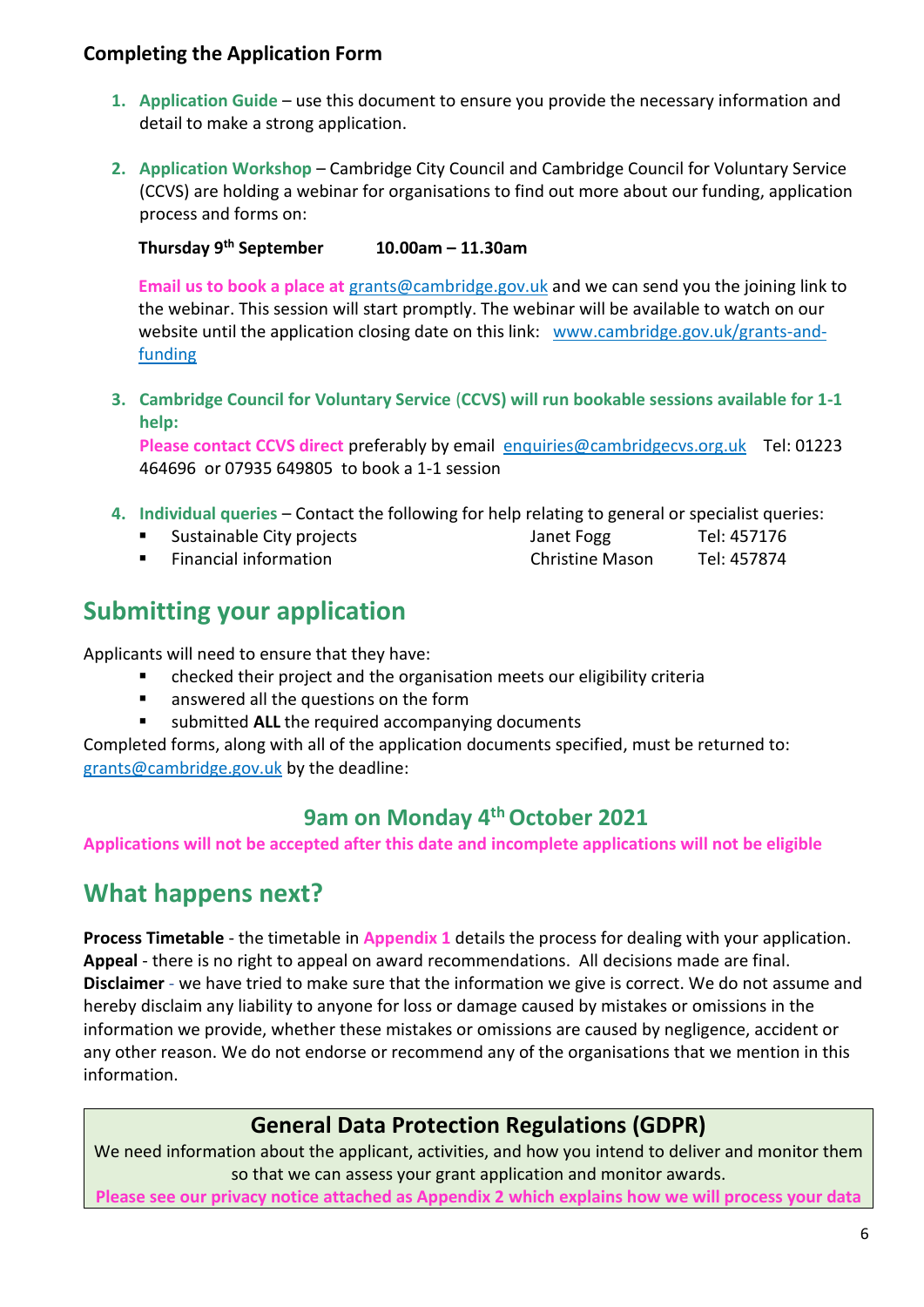# **Appendix 1 – Sustainable City Grant 2022-23 Process Timetable**

| 9am Monday 4 <sup>th</sup>                 | <b>DEADLINE</b> for the return of 2022-23 Sustainable City Grant Applications.                                                                                                                                                                                                                                            |  |  |
|--------------------------------------------|---------------------------------------------------------------------------------------------------------------------------------------------------------------------------------------------------------------------------------------------------------------------------------------------------------------------------|--|--|
| October 2021                               | The contact person named on your application form will be sent an email<br>acknowledging receipt.                                                                                                                                                                                                                         |  |  |
|                                            | If you have not heard from us by $14th$ October 2021 please contact us as we may<br>not have received your application.                                                                                                                                                                                                   |  |  |
| <b>October 2021 -</b><br>Mid-December 2021 | Council officers assess your application and prepare a report for the Executive Councillor<br>for Climate Change, Environment and City Centre.                                                                                                                                                                            |  |  |
|                                            | The report contains recommendations for funding based on the information provided in<br>your application and previous monitoring of awards.                                                                                                                                                                               |  |  |
| January 2022                               | The Executive Councillor will then decide 2022-23 provisional grant funding levels,                                                                                                                                                                                                                                       |  |  |
|                                            | subject to approval of the overall Council budget in February 2022.                                                                                                                                                                                                                                                       |  |  |
|                                            | Organisations that have applied for funding will be notified of decisions by e-mail.                                                                                                                                                                                                                                      |  |  |
| <b>Mid-February 2022</b>                   | The Council approves its overall 2022-23 budget, after which the Executive Councillor<br>will confirm actual grant funding awards.                                                                                                                                                                                        |  |  |
|                                            | Organisations will only be contacted if there are any changes to the provisional January<br>decision on their grant level.                                                                                                                                                                                                |  |  |
| <b>March 2022</b>                          | Grant Agreements will be sent to organisations detailing awards and conditions.<br>Awards will be paid by BACS (transferred directly into organisation's bank accounts)<br>once the Grant Agreement is signed and returned to us along with any other<br>outstanding information (including previous monitoring reports). |  |  |
|                                            | Payments are made from 1st April 2022.                                                                                                                                                                                                                                                                                    |  |  |
| <b>April 2022</b>                          | Whole grants or first instalments will be processed. Organisations will receive<br>notification of the grant transfer direct into the organisation's bank account.                                                                                                                                                        |  |  |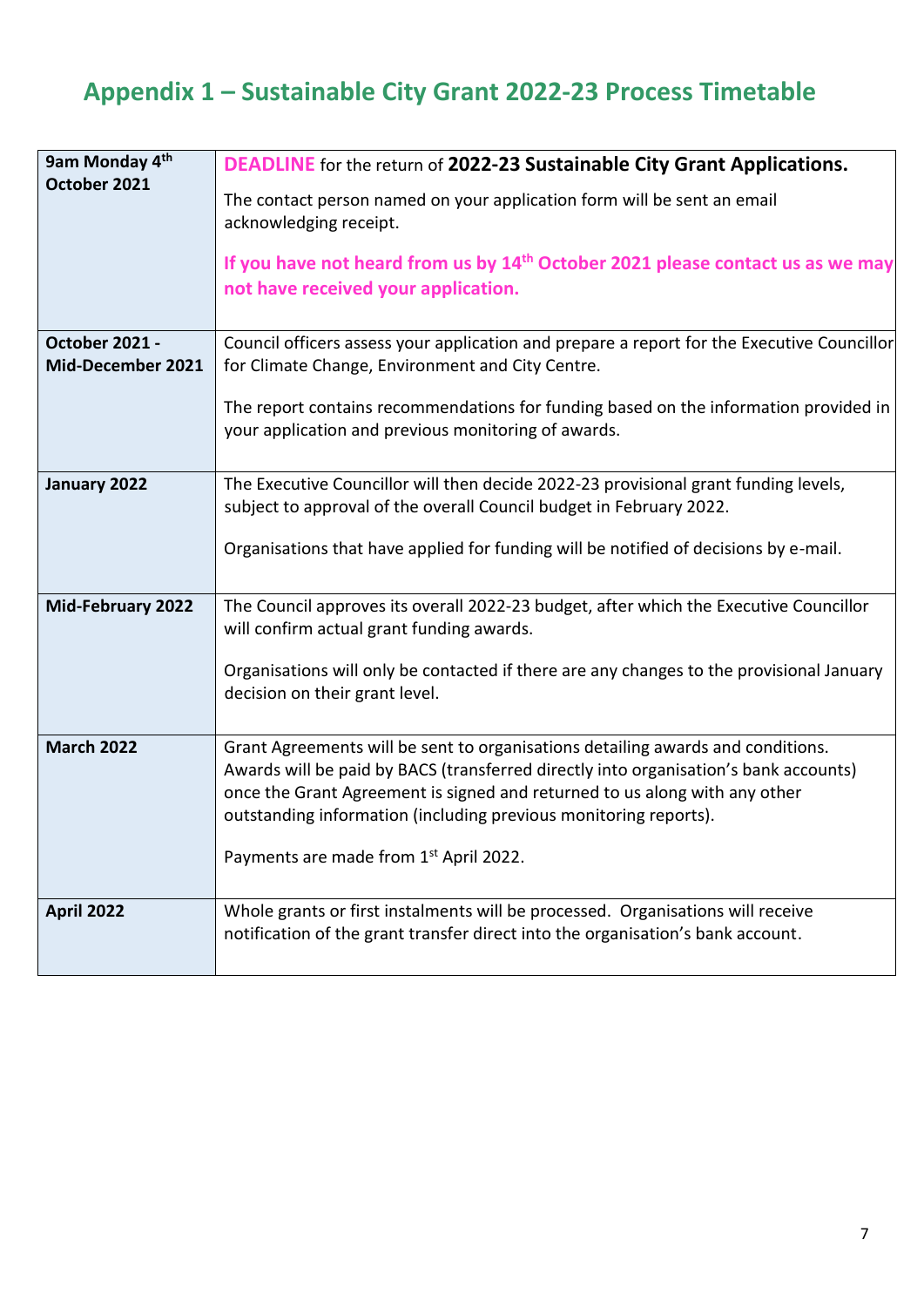# **Appendix 2 – Privacy Notice**

## **Cambridge City Council Community Funding and Development Service**

# **Privacy Notice**

The Community Funding and Development Service (which includes the Grants Team) collects personal data for the following activities:

- 1. To respond to grant enquiries
- 2. To process grant applications
- 3. To process awards, payments and grant agreements
- 4. To monitor grant awards and ensure public money has been spent for the purpose allocated
- 5. To provide information about Council grants and voluntary sector support and activities

We collect names, addresses, email addresses, telephone numbers (mobile, landline and work numbers), and photographs (relating to funded projects) via online, phone, face to face, or other written interactions.

We process your data with a view to entering into a contract with the organisation you represent.

Information on your rights regarding your personal data you provide us is available at [www.cambridge.gov.uk](file:///E:/Grants/2020/Sustainable/www.cambridge.gov.uk) (search for Privacy Notice).

We will not share your personal data with external agencies or individuals. However, we may process the information you provide to prevent and detect fraud in any of our systems and may supply information to government agencies, law enforcement agencies, internal audit, regulators or other external bodies for such purposes. We do not routinely process any information about you outside the European Economic Area (EEA), except in rare cases, where we use all appropriate safeguards.

We only keep your personal information as long as necessary. Please refer to our Retention Policy for more information.

We will review mailing lists annually. You can contact us at any point if you no longer want to be informed about grant opportunities.

We will delete enquiry information which did not result in an application after one year.

If you have a query regarding your rights please contact the Data Protection Officer who can be contacted by emailing [infogov@3csharedservices.org](file:///E:/Grants/2020/Sustainable/infogov@3csharedservices.org) or you can write to the Council and mark your letter for the attention of the Data Protection Officer. Alternatively, you can call 01223 457000.

You have the right to lodge a complaint with the Information Commissioner's Office (ICO).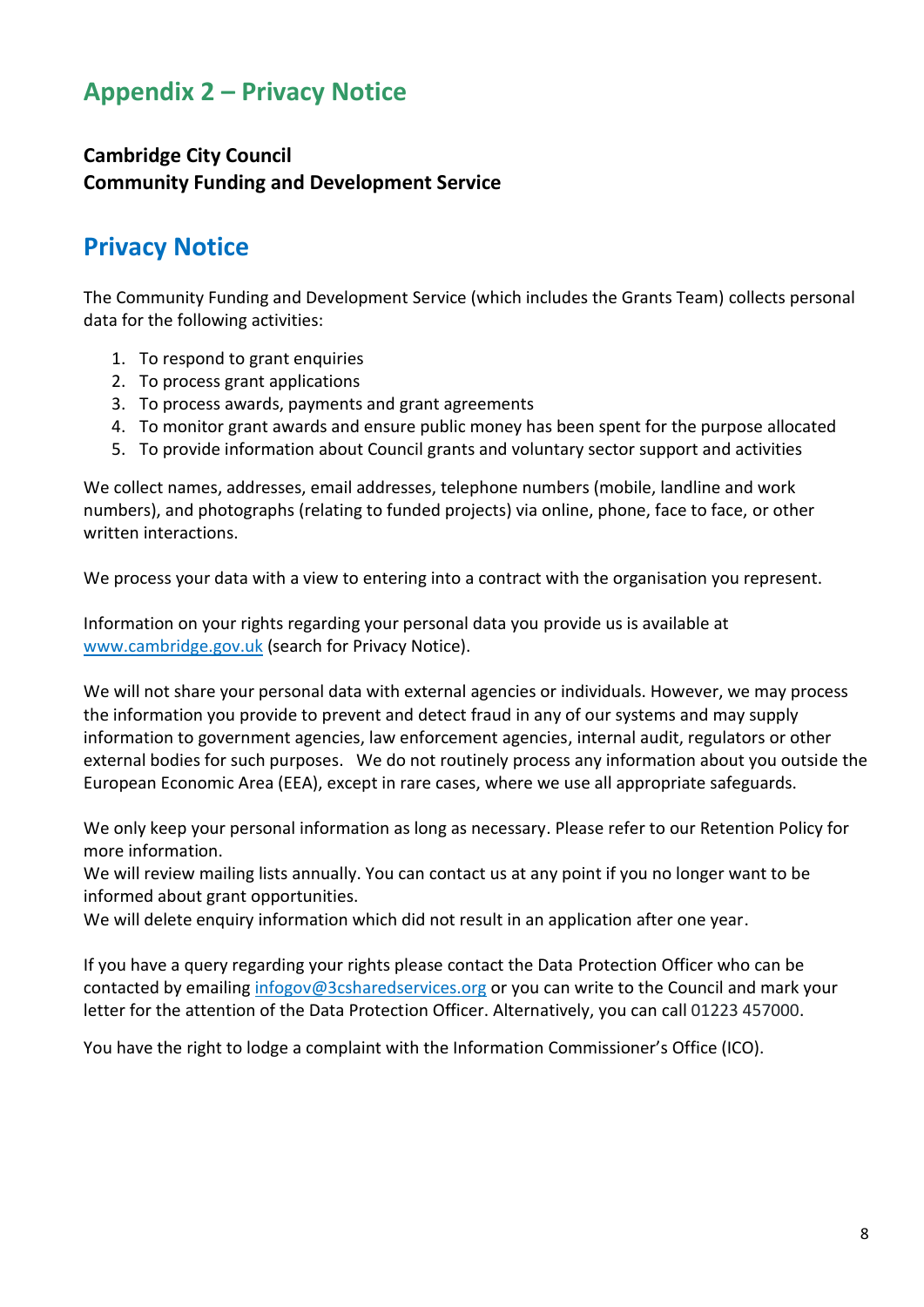# **Appendix 3 Our Financial Expectations**

### **Responsibilities of committee members/trustees of organisations we fund**

### **General responsibilities**

#### **Ensure that all money and assets are used:**

- efficiently and effectively
- wholly to meet the objects of the organisation as set out in its governing document
- only for the purposes for which they were given
- on expenditure authorised specifically or approved as part of an overall annual budget

#### **Ensure that the organisation:**

- prepares, implements and revises its own financial regulation and control systems and safeguards all assets and money
- keeps all records for the same 12-month period as its agreed financial year
- prepares all necessary documentation
- stores all financial records securely for at least 7 years (6 years and the current year)
- meets all legal and other obligations under charitable law, the Companies Act, HM Revenue & Customs, employment law, and common law
- circulates information to all members. trustees and funders as required
- establishes adequate cover for financial duties and responsibilities and is not dependant on one person ensuring that no single individual has sole responsibility for any single transaction from authorisation to completion and review

### **Exercise reasonable care and ensure that the organisation:**

- does not enter into financial commitments without having sufficient funds to cover them
- pays all statutory deductions and taxes and claims all due relief
- has appropriate and adequate insurance

#### **Establish, implement, monitor and revise financial management systems and procedures.**

Charity Commission guidance on internal financial controls

[http://www.charitycommission.gov.uk/detailed](http://www.charitycommission.gov.uk/detailed-guidance/money-and-accounts/internal-financial-controls-for-charities-cc8/)[guidance/money-and-accounts/internal-financial](http://www.charitycommission.gov.uk/detailed-guidance/money-and-accounts/internal-financial-controls-for-charities-cc8/)[controls-for-charities-cc8/](http://www.charitycommission.gov.uk/detailed-guidance/money-and-accounts/internal-financial-controls-for-charities-cc8/)

NCVO have some detailed guidance on Financial Procedures:

[https://knowhow.ncvo.org.uk/tools](https://knowhow.ncvo.org.uk/tools-resources/financial-procedures-manual/writing-the-financial-procedures-manual)[resources/financial-procedures-manual/writing](https://knowhow.ncvo.org.uk/tools-resources/financial-procedures-manual/writing-the-financial-procedures-manual)[the-financial-procedures-manual](https://knowhow.ncvo.org.uk/tools-resources/financial-procedures-manual/writing-the-financial-procedures-manual)

### **Budgeting**

**Prepare annual budgets (for the whole organisation) for the following financial year, based on past experience and reasonable estimates of the costs of an approved work programme**.

Trustees should start working on this in enough time for it to be ready by the start of the financial year that it covers.

Annual budgets should contain:

- an opening balance
- all estimated receipts/income, analysed under activity/service headings and listing separately all sources including statutory sector grants
- all estimated expenditure, analysed under activity/service headings
- a closing balance

### **Overheads and full cost recovery**

Full cost recovery is the system by which organisations secure funding for the full cost of a project/activity by including both the direct costs of the project and a relevant portion of overhead costs within funding applications.

Further help can be obtained by visiting: [https://www.tnlcommunityfund.org.uk/funding/f](https://www.tnlcommunityfund.org.uk/funding/funding-guidance/full-cost-recovery) [unding-guidance/full-cost-recovery](https://www.tnlcommunityfund.org.uk/funding/funding-guidance/full-cost-recovery)

### [https://knowhow.ncvo.org.uk/organisation/finan](https://knowhow.ncvo.org.uk/organisation/financial-management/planning-and-budgeting/project-budgeting-and-full-cost-recovery) [cial-management/planning-and](https://knowhow.ncvo.org.uk/organisation/financial-management/planning-and-budgeting/project-budgeting-and-full-cost-recovery)[budgeting/project-budgeting-and-full-cost](https://knowhow.ncvo.org.uk/organisation/financial-management/planning-and-budgeting/project-budgeting-and-full-cost-recovery)[recovery](https://knowhow.ncvo.org.uk/organisation/financial-management/planning-and-budgeting/project-budgeting-and-full-cost-recovery)

**A City Council fact sheet is available on request.**

### **Monitor the budget regularly** (quarterly, termly or half yearly as appropriate):

- review their current year's budget in line with actual income and expenditure
- decide on appropriate action to deal with overspends and underspends
- Revise the budget accordingly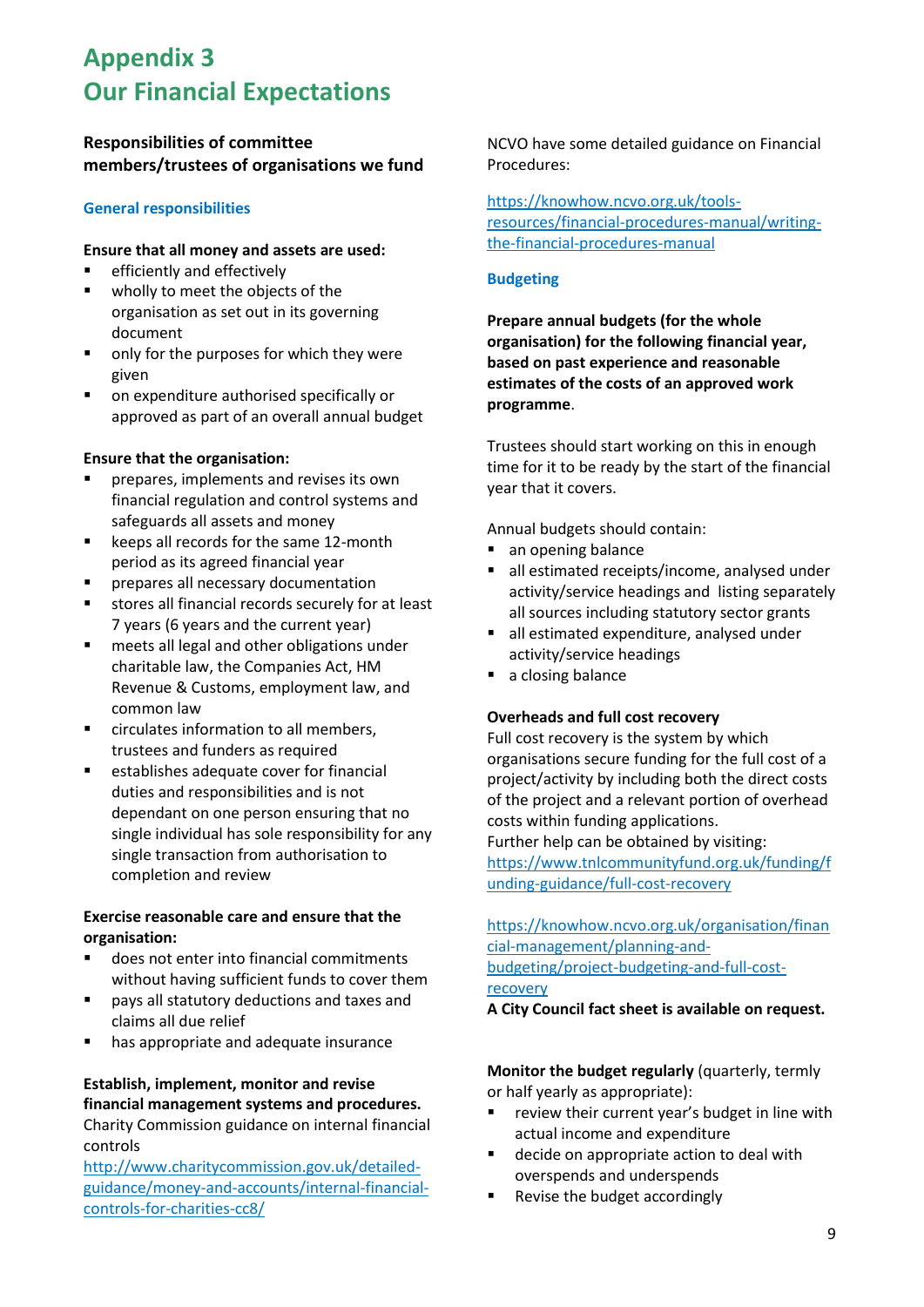### **Record keeping**

**There should be some paperwork for each financial transaction e.g. invoice, receipt, petty cash voucher, letter form funder etc.**

- record all financial transactions in a book keeping analysis system that allows the identification of restricted receipts and payments
- reconcile accounts with bank statements monthly
- check and reconcile petty cash systems weekly
- receipts and invoices must be on official headed paper and must have been prepared by the payee

#### **Accounts & Annual Reports**

**Accounts:** All charities must prepare accounts and make them available on request.

**Prepare accounts for every year, always using the same agreed 12-month period, and take the full set of accounts to the Annual General Meeting for consideration and approval.**

They must contain brought forward and carried forward figures, information about income and expenditure and a balance sheet/statement of assets and liabilities; reporting separately on Restricted Funds

Prepare accounts and have them checked in accordance with your organisation's status, income and governing document. (refer to chart below relating to charities' statutory obligations and an example of good practice for other organisations).

Interactive guide -

[http://www.charitycommission.gov.uk/running-a](http://www.charitycommission.gov.uk/running-a-charity/money-and-accounts/accounts-how-to-prepare-them/)[charity/money-and-accounts/accounts-how-to](http://www.charitycommission.gov.uk/running-a-charity/money-and-accounts/accounts-how-to-prepare-them/)[prepare-them/](http://www.charitycommission.gov.uk/running-a-charity/money-and-accounts/accounts-how-to-prepare-them/)

Deposit copies with Charity Commission, Companies House, and funders as required. Charities full accounts must be made available to any member of the public who requests a copy.

**Trustees' Annual Reports:** All registered charities must also prepare a trustees' annual report and make it available on request. What to put in your annual report depends on your charity's income and value of assets. Detailed guidance see link: [www.gov.uk/guidance/prepare-a-charity-annual](http://www.gov.uk/guidance/prepare-a-charity-annual-return)[return](http://www.gov.uk/guidance/prepare-a-charity-annual-return)

#### **Reserves**

**Prepare, agree and review a reserves policy which meets Charity Commission guidelines**  [http://www.charitycommission.gov.uk/detailed](http://www.charitycommission.gov.uk/detailed-guidance/money-and-accounts/charities-and-reserves-cc19/)[guidance/money-and-accounts/charities-and](http://www.charitycommission.gov.uk/detailed-guidance/money-and-accounts/charities-and-reserves-cc19/)[reserves-cc19/](http://www.charitycommission.gov.uk/detailed-guidance/money-and-accounts/charities-and-reserves-cc19/)

- decide what eventualities need to be covered by money kept in reserve and how much is needed
- re-calculate annually the amount of money needed by the items in the reserves policy
- report the reserves policy and the current situation as part of the annual accounts

### **We need to have a clear understanding of your policy and that it explains and justifies the reserves held.**

A statement in your annual accounts should detail how much should be kept in reserves according to your policy, how much you actually have in reserves and an explanation of how any significant difference between the two will be dealt with.

#### **Unrestricted Funds**

- **Unrestricted Designated Funds** are part of the unrestricted funds that trustees have earmarked for a particular purpose without restricting or committing the funds legally. The notes in the accounts should explain the purpose of designated funds. **For our consideration they must be realistic, supported by a structured plan and indicate the time they are likely to be spent.**
- **Unrestricted General Funds** are unrestricted funds that have not been earmarked for a particular purpose and can be spent at the discretion of the trustees in accordance with the organisation's objectives.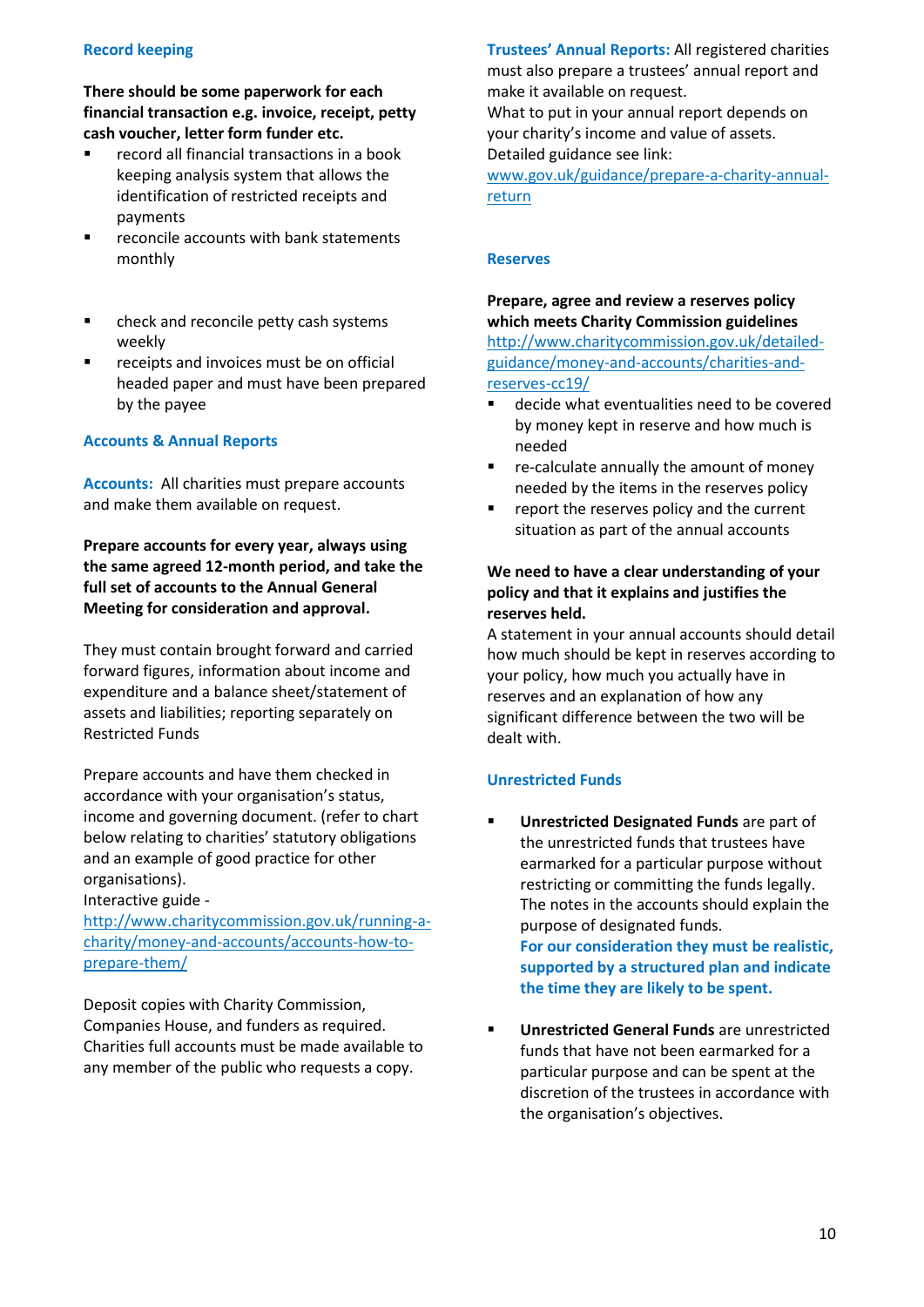### **Please read carefully**

### **For accounting years beginning on or after 1 January 2016**

- For financial years beginning on or after 1 January 2016, only SORP FRS 102 applies
- Charities preparing Accruals Accounts only SORP (FRS 102) applies there is no longer the option to prepare accounts following the FRSSE SORP. To learn more about these changes [http://www.charitysorp.org/choose](http://www.charitysorp.org/choose-sorp-modules/charities-sorp-frs102/)[sorp-modules/charities-sorp-frs102/](http://www.charitysorp.org/choose-sorp-modules/charities-sorp-frs102/) It is recommended that charities speak with their auditor, independent examiner or advising accountant for advice.

<https://www.gov.uk/government/publications/charity-reporting-and-accounting-the-essentials-november-2016-cc15d>

To understand what you need to do for your charity, first check:

- •whether or not your charity is also a company or charitable incorporated organisation
	- •its income for the current financial year
	- •the value of its assets
	- •whether or not it is required to be registered as a charity

You should then establish:

- •what type of accounts must be prepared
- •what information is needed in your trustees' annual report
- •whether your accounts need an independent examination or audit
- •what information must be sent to the Charity Commission

If you have to send your charity's annual report and accounts to the commission, you must do so within 10 months of the end of your charity's financial year.

Charitable Companies must also file their accounts with Companies House within 9 months of year-end.

### **Unincorporated Charities – Charities that are not companies, industrial & provident societies or CIOs**

| <b>Gross Income</b>                                                                                                                                                                                                                    | <b>Accounts</b>                                                                                                | <b>External Scrutiny</b>                                                                                                                   |
|----------------------------------------------------------------------------------------------------------------------------------------------------------------------------------------------------------------------------------------|----------------------------------------------------------------------------------------------------------------|--------------------------------------------------------------------------------------------------------------------------------------------|
| Charities which have either charitable or non-<br>charitable subsidiaries must prepare group<br>accounts where income of the group, after<br>eliminating intra group transactions and<br>consolidation adjustments, exceeds £1 million | <b>Accruals</b> in accordance with the 2008<br>Regulations & the applicable SORP**                             | <b>Statutory audit</b><br>by registered auditor                                                                                            |
| Gross income exceeding £1 million in the<br>relevant financial year, or gross income exceeds<br>£250,000 and gross assets exceed £3.26 million                                                                                         | Accruals in accordance with the 2008<br>Regulations & the applicable SORP**                                    | Statutory audit by registered auditor                                                                                                      |
| Gross income of over £250,000 but not<br>exceeding £1 million in the relevant financial<br>year and total assets not exceeding £3.26 million                                                                                           | Accruals in accordance with the 2008<br>Regulations & the applicable SORP**                                    | Independent examination - examiner<br>must be a member of a body specified<br>under the Charities Act. OR Audit by<br>registered auditor * |
| Gross income of over £25,000 but not exceeding<br>£250,000 in the relevant financial year                                                                                                                                              | <b>Receipts and Payments OR</b><br>Accruals in accordance with the 2008<br>Regulations & the applicable SORP** | Independent examination by an<br>independent person OR<br><b>Audit</b> by a registered auditor *                                           |
| Gross income does not exceed £25,000 in the<br>relevant financial year                                                                                                                                                                 | <b>Receipts and Payments OR</b><br>Accruals in accordance with the 2008<br>Regulations & the applicable SORP** | No external scrutiny required by<br>statute *                                                                                              |